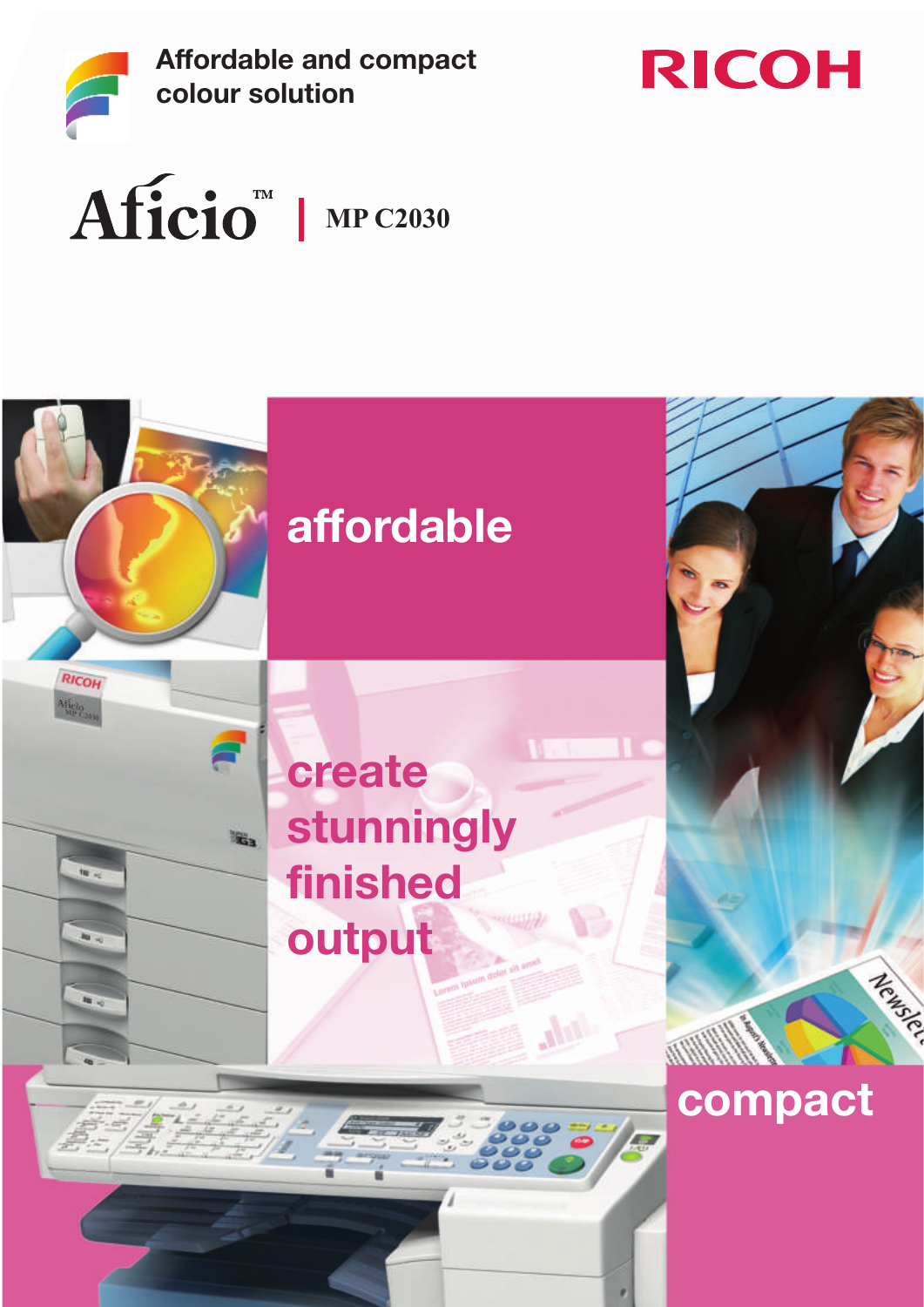### **Covering your entire workflow**



### Superb colours

Your colour output will look crisp and accurate due to the MP C2030 PxP™ toner. Quality remains consistent even during longer runs. Print resolution is an excellent 600 dpi.

### Wide media range

Creating reports, handouts or flyers? The MP C2030 handles a truly wide variety of paper types. It accepts sizes between A3 and A6, from light (52 g/m² via the bypass tray) to heavy (256 g/m² via standard and bypass trays). Glossy and coated papers or card stock are processed effortlessly. Even envelopes and transparencies can be conveniently fed via the standard bypass tray.

### MP C2030

• Sharp and high-quality colour output with new PxP™ toner

The demands on office document production rise ever higher. Colour use is increasingly becoming a standard, but document outsourcing eats away at your budget. Ricoh's Aficio™ MP C2030 constitutes a welcome

alternative. Productive, flexible and compact, this colour MFP offers excellent value for your money. Discover how all the capabilities you require can fit inside a slim design.

- Excellent productivity at 20 ppm in both colour and B/W
- Duplexing at simplex speed

Colour flexibility for all office types

- Exceptionally wide media handling
- All-round functionality: Copying, printing, scanning and faxing (optional)





### Excellent productivity

Duplex printing at simplex speeds – not all machines can do it. The MP C2030 prints and copies at 20 ppm in both monochrome and full colour. First copy speed is less than 6.5 seconds for B/W and less than 9.5 seconds for full colour.

# Aficio<sup>N</sup>MP C2030

Superb colours Wide media range Excellent productivity **Standard printing capabil** Reliable engine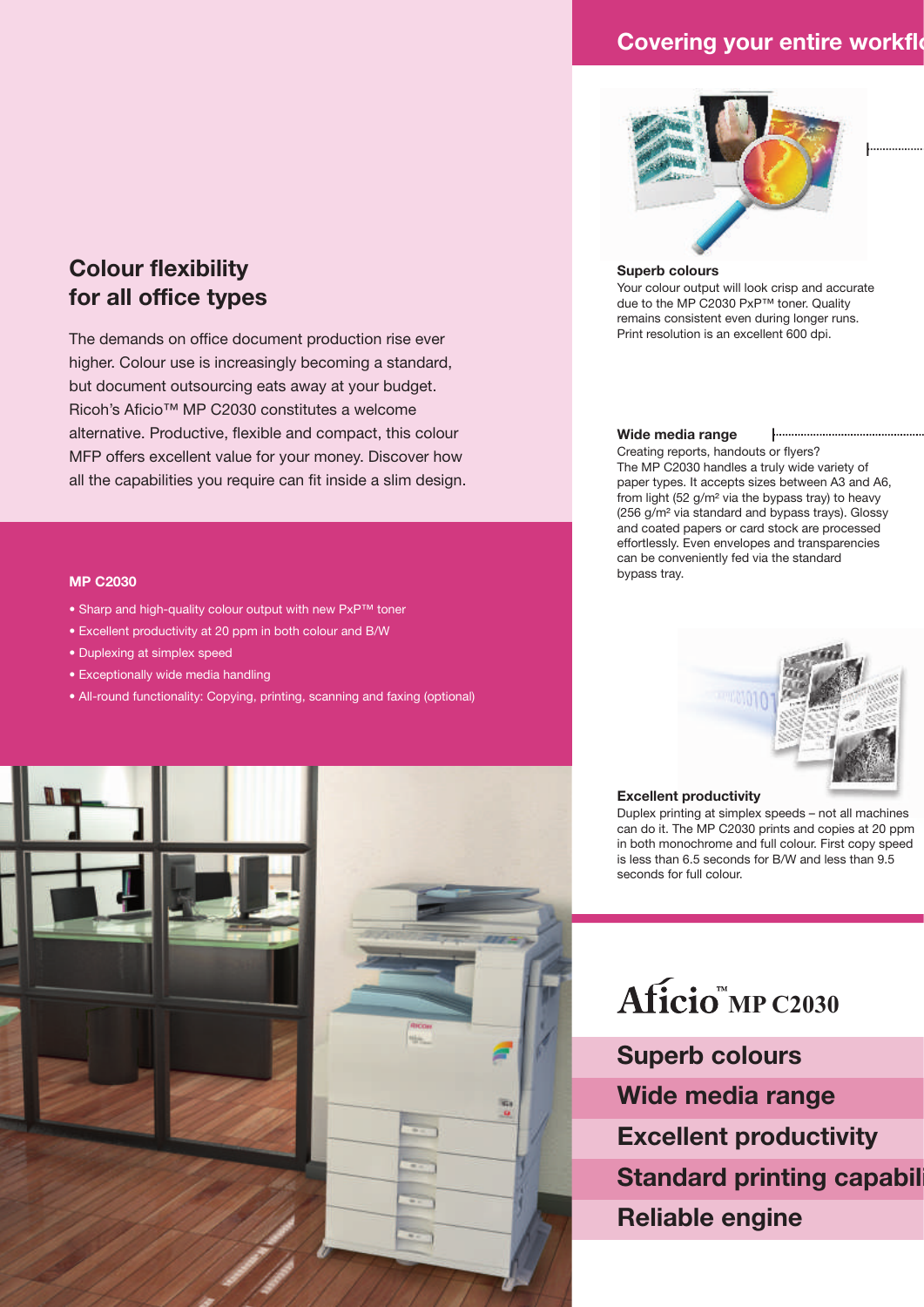

### Standard printing capabilities

The new MP C2030 has all basic printer features as standard. Enjoy its functionalities with the straightforward icon-based RPCS™ driver, or with the optional PCL driver. Your B/W and colour prints can even be sorted electronically for extra convenience.

### Reliable engine

The MP C2030 engine is the fruit of years of Ricoh expertise. Its new tandem 4-drum design ensures reliable operation. A simplified paper path reduces the risk of jams, and your machine is continuously functional. With a maximum paper capacity of 1,600 sheets, refills are kept to a minimum.

### We think green, and you?

'Green' is not just a colour for Ricoh – it is an attitude. Our PxP™ (polyester x polymerisation) toner is produced with significantly less carbon oxide emission than conventional toners. A more direct benefit for you is the MP C2030 standard duplex unit. Saving paper is kind to the environment as well as to the company budget.







### ities